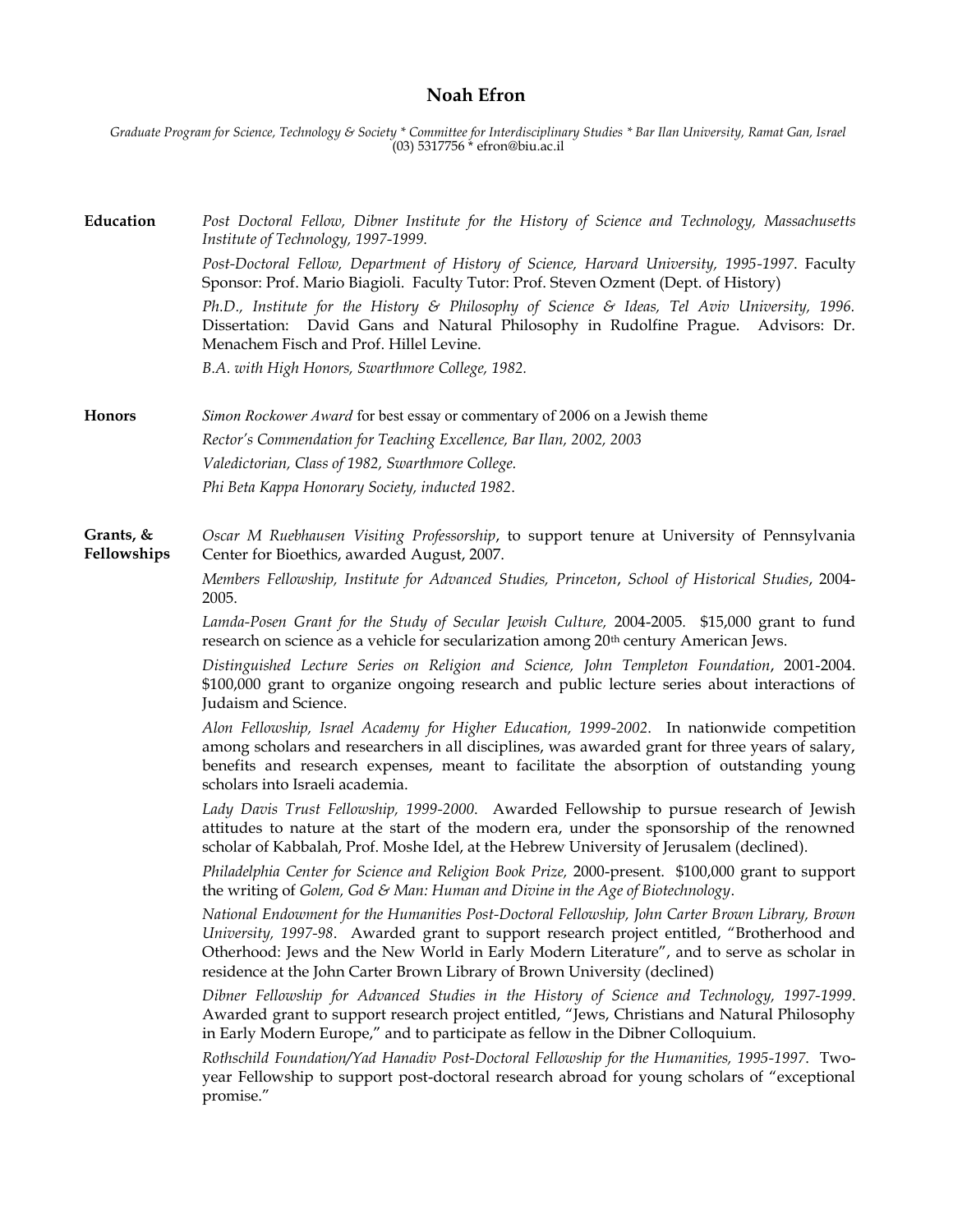*Mellon Foundation Fellowship at the Center for the Study of the Humanities, University of Chicago*, *1995-1996*. Awarded grant to support research project entitled, "Eirenic Natural Philosophy and the Quest for Tolerance in Early Modern Europe," and to participate, as resident scholar, in Mellon Seminar on "Toleration in European History." (declined)

*Israel Council for Higher Education (Vatat) Doctoral Fellowship, 1992-1995.* Three-year fellowship to support writing of dissertation in recognition of "excellent academic achievement."

*Memorial Foundation for Jewish Culture International Doctoral Fellowship, 1993-1994*. Fellowship to advance the training of promising students in Jewish scholarship and research.

*National Foundation for Jewish Culture Doctoral Dissertation Fellowship*, *1994-1995*. Awarded one of ten fellowships granted annually to support the work of "young Judaica scholars."

*Thomas J. Watson Fellowship, 1982-1983.* Fellowship by Watson Foundation to fund year-long independent research of my own choosing. Traveled throughout Northern Africa researching its indigenous Jewish communities.

| Academic<br>Appointments   | Graduate Program in Science, Technology & Society, Bar Ilan University, 2000 - Present (Tenured in<br>2005). Program Chairman. Founded program, which now includes fifty graduate students,<br>nine regular and adjunct faculty members, and one post-doctoral fellow. |
|----------------------------|------------------------------------------------------------------------------------------------------------------------------------------------------------------------------------------------------------------------------------------------------------------------|
|                            | Member, Institute for Advanced Studies, Princeton, 2004-2005. Accepted as one-year member of<br>the Institutes School for Historical Studies for the upcoming academic year.                                                                                           |
|                            | Lecturer, Interdisciplinary Program for Cultural Studies, Bar Ilan University, 1999-2000. Lecture on<br>history and philosophy of science, in a graduate program for interdisciplinary studies.                                                                        |
|                            | Lecturer, Teachers as Scholars Program, Harvard University Graduate School for Education, 1998 -<br>2000t. Lecture on Religion and Science in intensive four-day, continuing education seminars<br>for high-school instructors.                                        |
|                            | Lecturer, Overseas Program, Tel Aviv University, 1990 - 1993. Lectured on intellectual history to<br>students from abroad. Courses: "Intellectual History of Zionist Thought," "Jews and<br>Modernism."                                                                |
|                            | Lecturer, Jewish Theological Seminary, Jerusalem Campus, 1992 - 1993. Taught Greek philosophy at<br>Masters and Doctoral levels.                                                                                                                                       |
| Editorial<br>Experience    | Guest Editor, Science in Context. Invited to serve as guest editor of issue devoted to Jews and the<br>sciences (Volume 10, Number 4, Winter 1997)                                                                                                                     |
|                            | Contributing Writer, Boston Book Review, 1997-2001.                                                                                                                                                                                                                    |
| Conference<br>Organization | Organizing Committee & Program Committee, Annual Conference of the International Committee for<br>the History of Technology, Tel Aviv University, July 2015.                                                                                                           |
|                            | Organizing Committee, "Bioethics in their Social, Cultural and Political Context," Nir Etzion, Israel,<br>February, 2015.                                                                                                                                              |
|                            | Organizing Committee, "Israel and Climate Change: Science, Expertise and Public Opinion," Ben<br>Gurion University, December, 2010.                                                                                                                                    |
|                            | Organizing Committee, "Science & Scientific Expertise in Israeli Policy: The Cases of the Kishon and<br>the Trans-Israel Highway," Ben Gurion University, June, 2006.                                                                                                  |
|                            | Organizing Committee, "Crossing Borders: Environment & Medicine at the Frontier of National<br>Borders," Bar Ilan University, October, 2005.                                                                                                                           |
|                            | Organizing Committee, "Science, Technology and Society in Israel", Ben Gurion University at Sde<br>Boker, June, 2004.                                                                                                                                                  |
|                            | Organizer, "Genetically Altered Agriculture: Politics, Policy, Philosophy." Nir Etzion, Israel May,<br>2003.                                                                                                                                                           |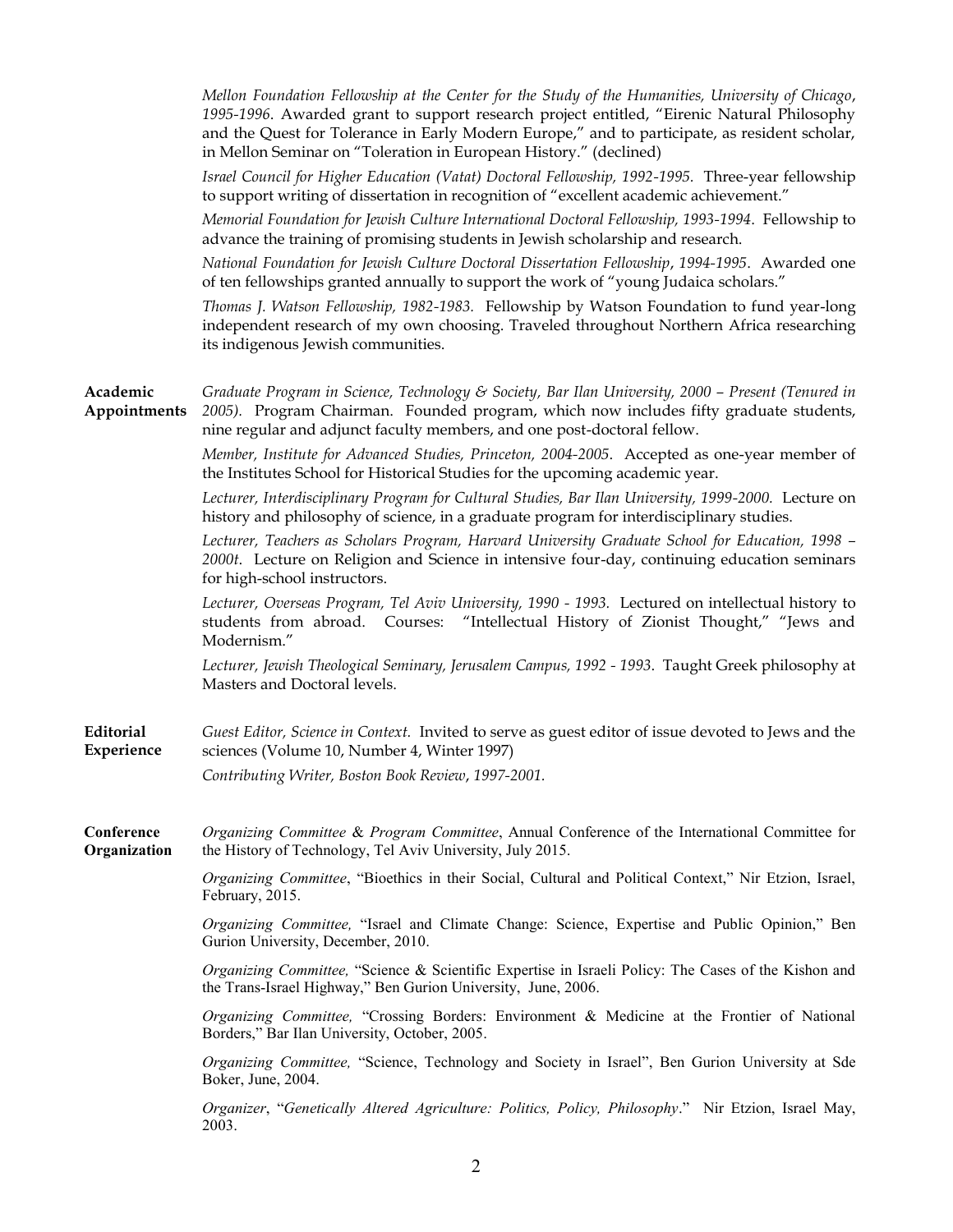|                                     | <i>Organizer, International Colloquium, "Science &amp; Salvation,"</i> Bar Ilan University, June 2002,.                     |
|-------------------------------------|-----------------------------------------------------------------------------------------------------------------------------|
|                                     | Organizing Committee, International Conference on Jewish Responses to Early Modern Science. Tel<br>Aviv, Israel, June 1996. |
| Professional<br><b>Affiliations</b> | Executive Committee Member, International Society for Science and Religion.                                                 |
|                                     | Board of Directors and Scientific Committee, Land of Israel Museum, Tel Aviv Israel, 2008-2012                              |
|                                     | Executive Committee Member and President-Emeritus, Israel Society for the History & Philosophy<br>of Science                |
|                                     | History of Science Society Member                                                                                           |
| Professional<br><b>Service</b>      | Member, Committee on Genetically Modified Plants, Israel Ministry of Agriculture                                            |
|                                     | Contributing Editor, International Library Project, International Society for Science & Religion                            |
|                                     | Member, Tel Aviv-Jaffa Municipal Transportation Committee                                                                   |
|                                     | Alderman, Tel Aviv-Jaffa City Council, 2008-2011                                                                            |
|                                     | Board of Directors and Scientific Committee, Land of Israel Museum, Tel Aviv Israel, 2002-2011                              |

## **Publications**

- *Books A Chosen Calling: Jews in Science in the 20th Century*, Johns Hopkins University Press, 2014. *Jews & Science: An Historical Introduction*, Greenwood Press, 2007. *Real Jews: Secular, Ultraorthodox & the Struggle for Jewish Identity in Israel*, Basic Books, 2003. *Toward Public Discourse on Biotechnology* (In Hebrew), edited with Vardit Ravitzky, Porter Institute, Tel Aviv University, 2004.
- *Reports Monitoring Policy and Research Activities on Science in Society in Europe (MASIS): National Report, Israel*, with Dr. Nadav Davidovitch, Published by European Union

## *Articles*

'The End of Pre-Eminence: Jews & the Nobel Prize in the 20th Century," *Jüdischer Almanach des Leo Baeck Institute*, Vol. 23, Forthcoming, 2015.

*"Jews and the Study of Nature," in James Haag, Gregory Peterson, and Michael Spezio, The Routledge Companion to Religion and Science, Routledge, 2012, pp. 79-90.*

"Zionism and the Eros of Science and Technology," *Zygon: Journal of Religion and Science*, 46, 2, June 2011, pp. 413–428.

"Nature & Early Judaism," in John Hedley Brooke and Ronald Numbers (eds.), *Science and Religion Around the World*, Oxford University Press, 2011, pp. 20-43.

"The Wisdom of Everyman": The Natural, the Sacred and the Human in Modern Jewish Thought," in Paul J. Kirbas (ed.), *This Sacred Earth: Scientific and Religious Perspectives on Nature and Humanity's Place Within It*, Wyndham Hall Press, 2011, pp. 189-202.

"Sciences and Religions: What it Means to take Historical Perspectives Seriously" in Thomas Dixon, Geoffrey Cantor and Stephen Pumfrey (eds.), *Science and Religion: New Historical Perspectives*, Cambridge University Press, 2010, pp. 247-262.

"Without a Horse: On Being Human in an Age of Biotechnology" in Nancey Murphy and Christopher Knight, *Human Identity at the Intersection of Science, Theology and Religion*, *:*London, Ashgate, 2010.

"On the Christian Origins of Modern Science," in Ron Numbers (ed), *Galileo went to Jail, and Other Myths of Science and Religion*, Harvard University Press, 2010.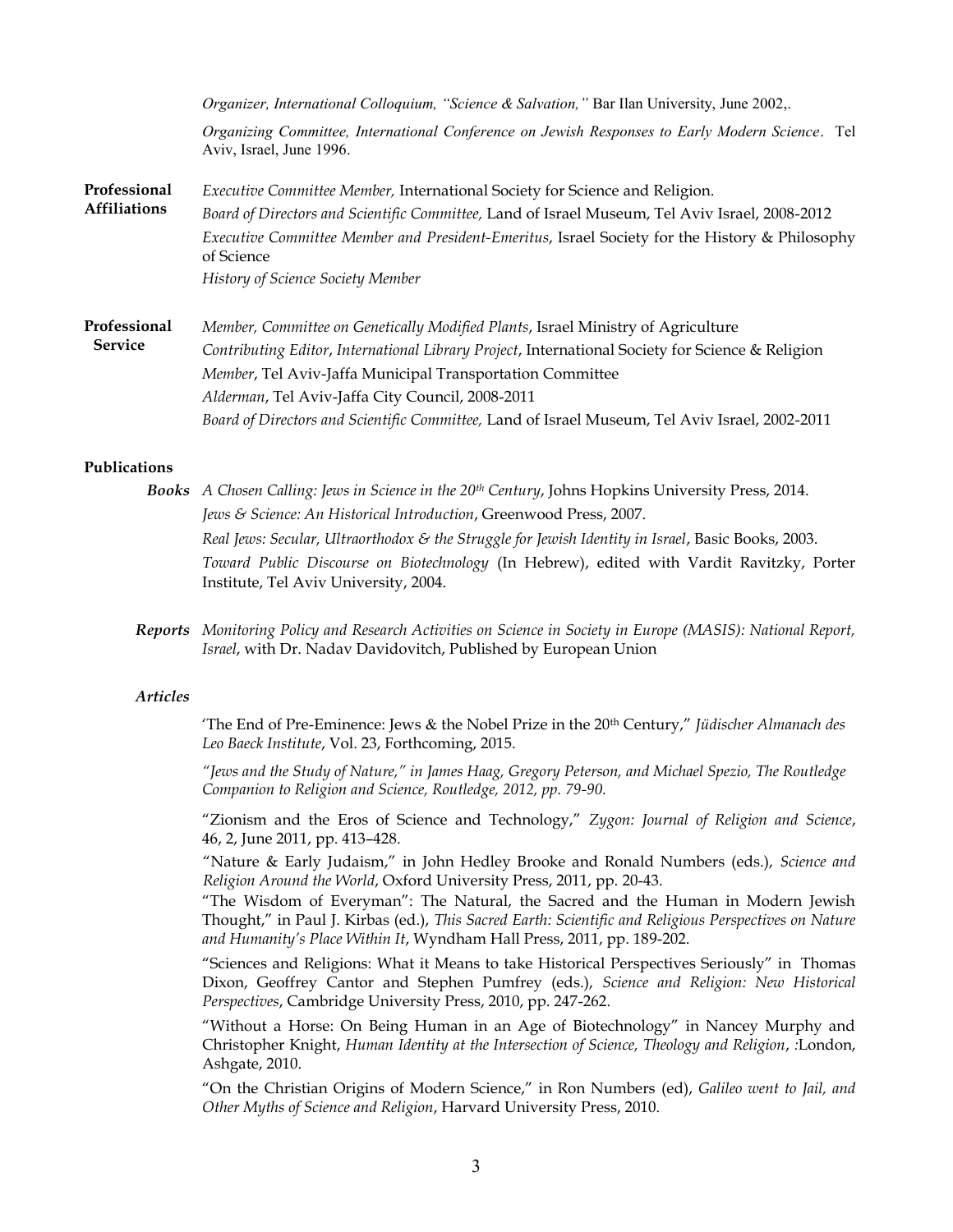"Jews and Science prior to Modern Times" in Ron Numbers & John Brooke (eds.), *Religion and Science in a Global Perspective*, Oxford University Press, 2010.

"Science, Technology & Culture," *Blackwell Encyclopedia of Sociology*, 2008.

"American Jews & Intelligent Design", *Reilly Center Reports of the University of Notre Dame*, 2008.

"Jewish Tradition and the Challenge of Darwinism: Review", *Isis*, 2008, 99: 416–418

"Playing God: On the Philosophical Implications of a Metaphor about Science," in Charles L. Harper (ed.), *Spiritual Information: Perspectives on Science and Religion*, Templeton Press, 2005.

"Nature, Human Nature & Jewish Nature In Early Modern Europe," *Science in Context*, 15:1, 2002.

"Our Forefathers Did Not Tell Us: Jews & Natural Philosophy in Rudolfine Prague," *Endeavor*, 26:1, 2002.

"Astronomic Exegesis: Interpretation of the Heavens by Early Modern Jews," *Osiris*, 16, pp. 72- 87, 2001. (with Menachem Fisch)

"Knowledge of Newly Discovered Lands among Jewish Communities of Europe (From 1492 to the Thirty-Years War)," in Bernardini, Paolo & Norman Fiering (eds.),*The Jews and the Expansion of Europe to the West*, Berghahn Press, 2001.

"Common Goods: Jewish and Christian Householder Cultures in Early Modern Prague," Sally McKee (ed.) *Crossing Boundaries: Issues of Cultural Identity in the Middle Ages and the Renaissance*, Brepols, pp. 233-256, 2000.

"Irenism and Natural Philosophy in Rudolfine Prague," *Science in Context*, 10:4, 1997, pp. 627- 649.

"Jewish Thought and Scientific Discovery in Early Modern Europe," *Journal for the History of Ideas*, Fall, 1997, pp.719-732.

"Jews and Liberal Arts in Early Modern Prague," *Acta Historiae Rerum Naturalium Necnon Technicarum*, Vol. I (New Series), 1997, pp. 24-35.

"Diagnosis, Dogmatism and Rationality," *Journal of Mental Health Counseling*, 19:1, January, 1997, pp. 40-56. (with Jonathan Rabinowitz)

"Science Naturalized, Science Denatured: An Evaluation of Ronald Giere's Cognitivist Approach to Explaining Science," *History and Philosophy of the Life Sciences*, 13, 1991, pp. 187- 221. (with Menachem Fisch)

"Irrationality in Data Collection and Analysis as an Impediment to Clinical Diagnosis and Evaluation" (In Hebrew), *Psychologia*, 3, 1992. (with Jonathan Rabinowitz)

"David ben Solomon Gans," *The Encyclopedia of Jews in Eastern Europe*, YIVO Institute, New York.

"Maharal of Prague," *The Encyclopedia of the Renaissance*, Charles Scribner's Sons, New York.

"Moses Isserles," *The Encyclopedia of the Renaissance*, Charles Scribner's Sons, New York.

"David Gans," *The Encyclopedia of the Renaissance*, Charles Scribner's Sons, New York.

**Academic Translations** *In Defense of Metaphysics*, by Yuval Steinitz, New York, Peter Lang, 1996. (From the Hebrew)